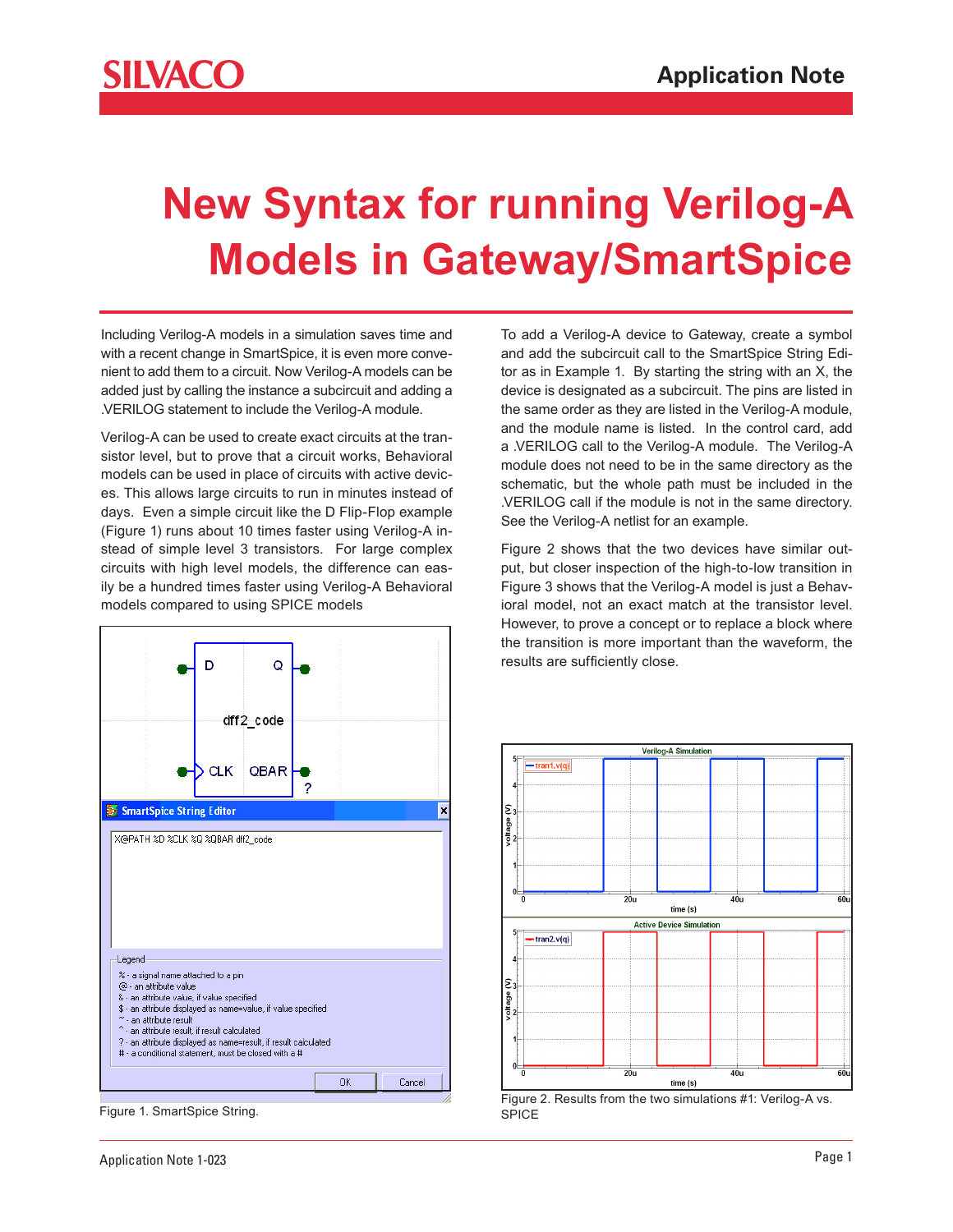```
SIIVACC
```


Figure 3. Results from the two simulations #2: Verilog-A vs. SPICE

## **Verilog Nelist**

```
*dff_sim
* Gateway 2.6.7.R Spice Netlist 
Generator
* Simulation timestamp: 27-Sep-2007 
10:57:26
**
* Schematic name: dff_sim
*
V2 clk GND PULSE(0 5 5u 0.1n 0.1n 5u 
10u)
V3 VDD GND DC 5
V4 d GND PULSE(0 5 10u 0.1n 0.1n 10u 
20u)
** Verilog-A instance
X1 d clk q qbar dff2_code
*
* Global Nodes Declarations
.GLOBAL clk GND VDD
* End of the netlist
*
* Markers to save
.SAVE ALL(V) V(q)
.VERILOG "dff2_code.va"
```

```
.tran 1n 60u
```

```
.END
```
**Active Device Netlist**

```
*dff_sim
* Gateway 2.6.7.R Spice Netlist 
Generator
* Simulation timestamp: 27-Sep-2007 
10:59:38
* Schematic name: dff_sim
V2 clk GND PULSE(0 5 5u 0.1n 0.1n 5u 
10u)
V3 VDD GND DC 5
V4 d GND PULSE(0 5 10u 0.1n 0.1n 10u 
20u)
X1 clk d q qbar dff2
*
* Schematic name: dff2
.SUBCKT dff2 CLK D Q Q_BAR
X1 NET4 NET1 NET2 nand2
X2 NET2 CLK NET1 nand2
X4 NET3 D NET4 nand2
X5 NET1 Q_BAR Q nand2
X6 Q NET3 Q_BAR nand2
X7 NET1 CLK NET4 NET3 nand3
M1 GND Q GND GND nmos w=5u l=5u M=1
M2 GND Q_BAR GND GND nmos w=5u l=5u 
M=1
.ENDS dff2
*
* Schematic name: nand2
.SUBCKT nand2 a b c
M1 NET3 a GND GND nmos w=0.5u l=0.35u 
M=1
M2 NET1 b NET3 GND nmos w=0.5u 
l=0.35u M=1
M3 NET1 a VDD VDD pmos w=2u l=0.35u 
m=1
M4 NET1 b VDD VDD pmos w=2u l=0.35u 
m=1
M5 NET2 NET1 VDD VDD pmos w=2u 
l=0.35u m=1
M6 NET2 NET1 GND GND nmos w=0.5u 
l=0.35u 
+ M=1
M7 c NET2 GND GND nmos w=0.5u l=0.35u 
M=1
M8 c NET2 VDD VDD pmos w=2u l=0.35u 
m=1
.ENDS nand2
*
* Schematic name: nand3
```